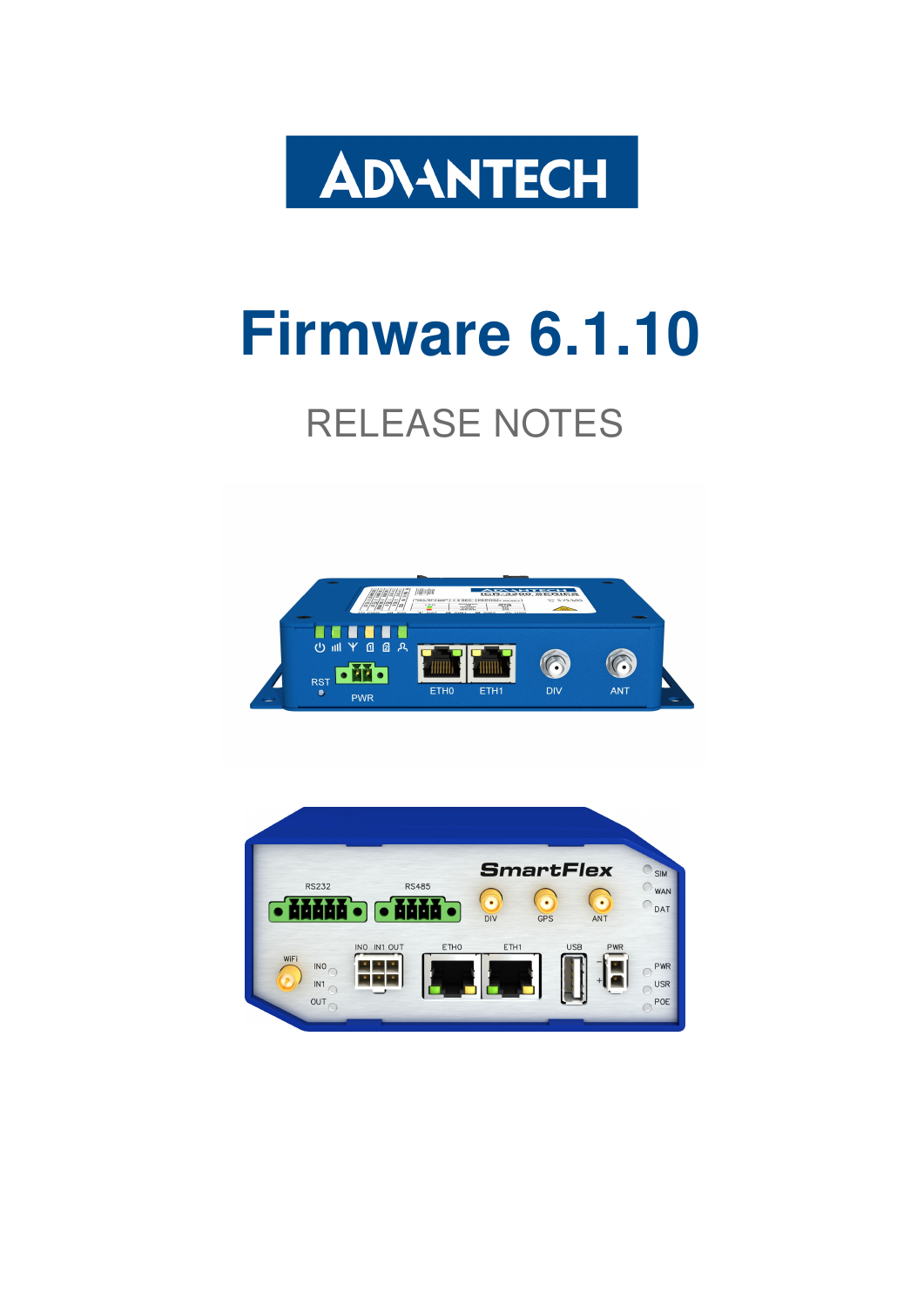# Abstract

This document describes:

- Firmware upgrade instructions.
- Description of all new features, fixes and other changes implemented in the firmware.
- Known issues related to a firmware version.

### Firmware Details

- Firmware version: 6.1.10
- Release date: July 2, 2019
- Hardware compatibility: This firmware is applicable to routers made by Advantech company.

Please note that not all new Advantech routers are produced and shipped with the latest release of the firmware. The reason for this is usually an existing certification valid for a specific carrier or a region. For more information about the latest version of the firmware for your router, see the Firmware Distribution Overview document.



For actual and detailed information about the router configuration see the latest version of the Configuration Manual document.

Product related documents and applications including the firmware can be obtained on *Engi*neering Portal at <https://ep.advantech-bb.cz/> address.

Advantech B+B SmartWorx s.r.o., Sokolska 71, 562 04 Usti nad Orlici, Czech Republic This document was issued on July 2, 2019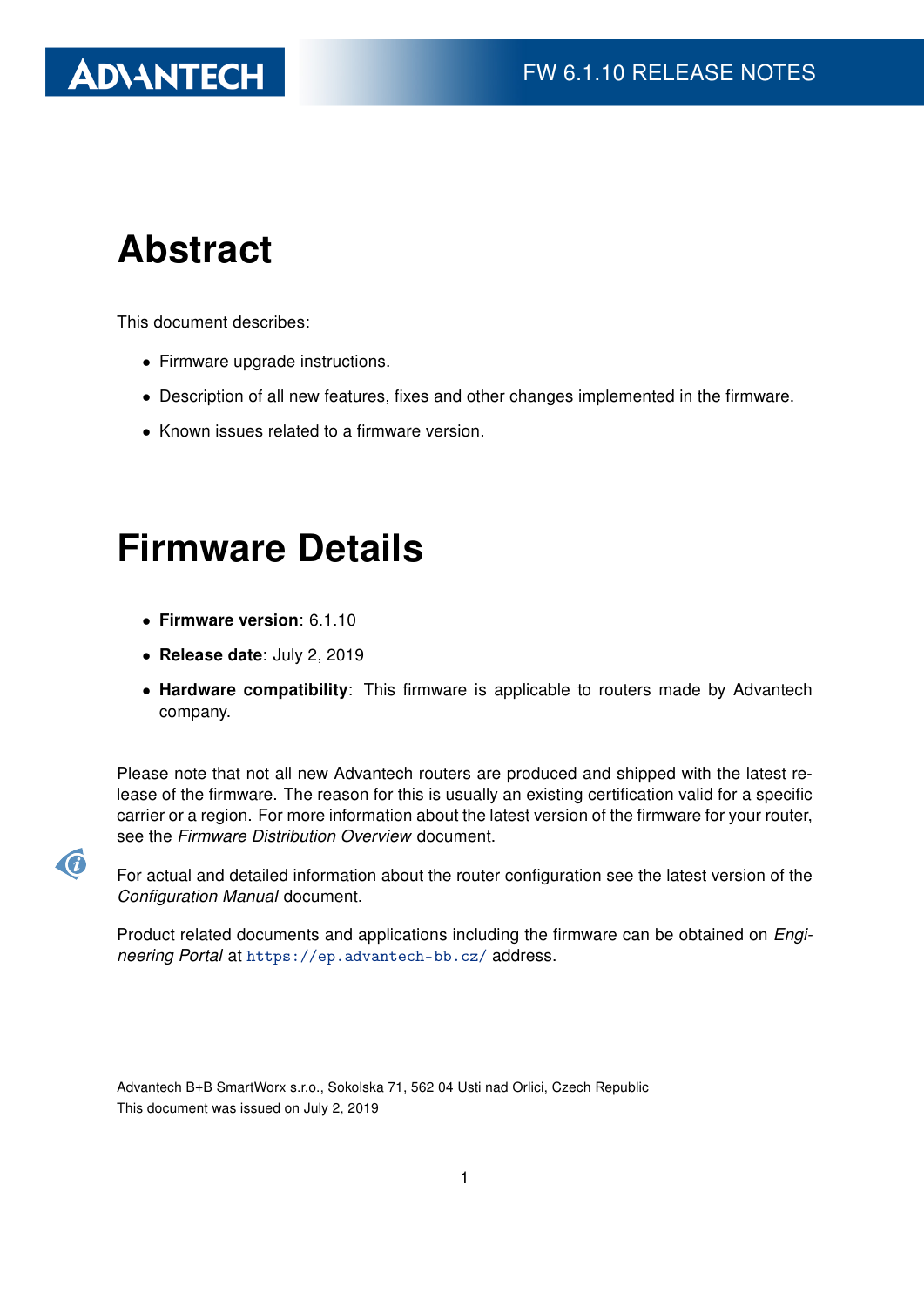

Part I

# <span id="page-2-0"></span>Firmware Upgrade Instructions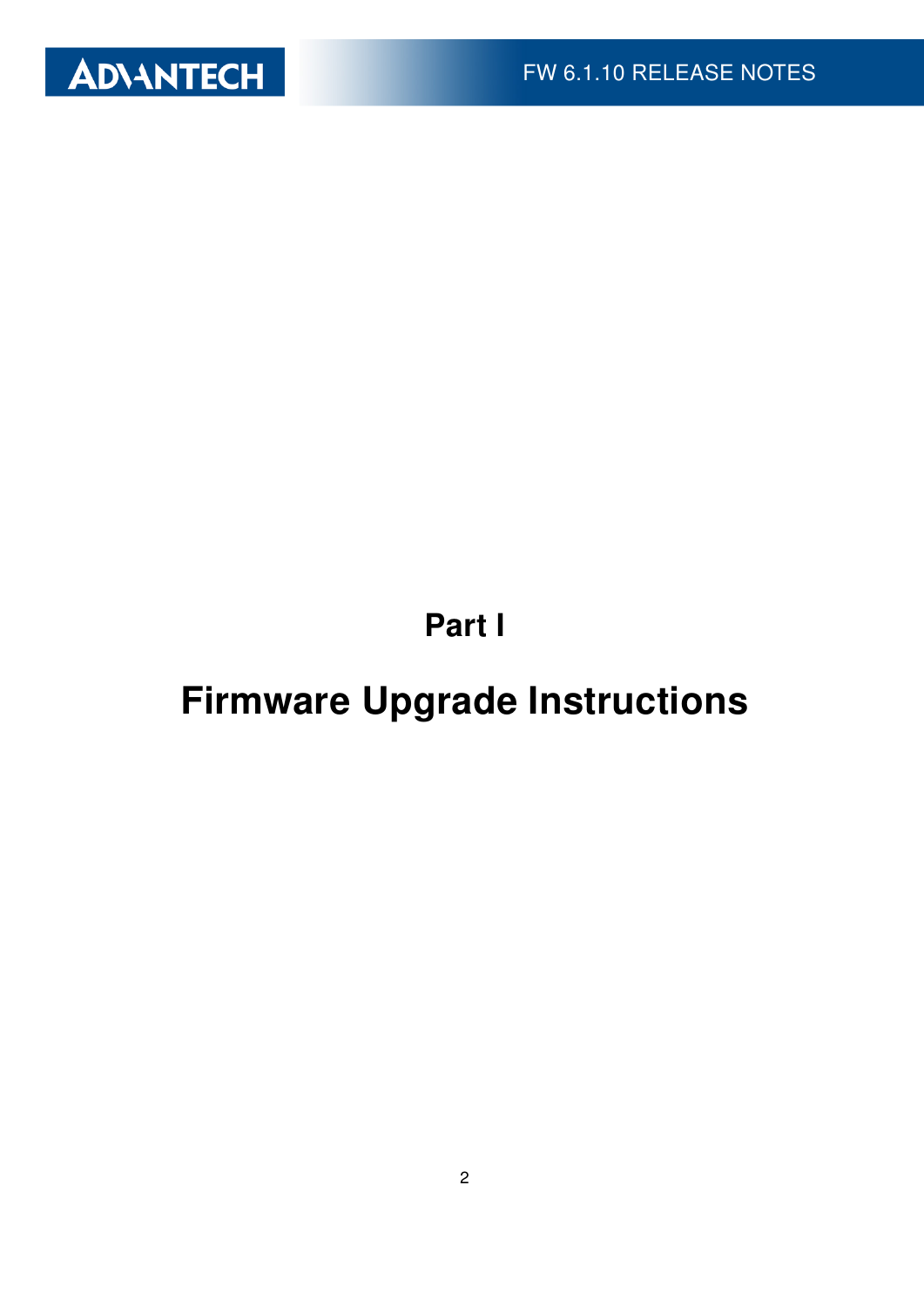### General Upgrade Instructions and Notices

HTTPS certificates: The HTTPS certificate creation in the router was updated in FW 5.3.5 in order to improve security. Existing HTTPS certificates on previously manufactured routers will not automatically be upgraded with the firmware upgrade! It is possible to upgrade HTTPS certificates by deleting the files within /etc/certs/https\* in the router (e.g. via SSH). The certificates will be re-created automatically during the router's next start.

#### Specific Upgrade Instructions

**ADIANTECH** 

New filename: If the filename of a firmware for your router was changed recently, then you can have an issue during manual firmware updating or with automatic firmware update feature. Following warning message will appear during the firmware updating process: "You are trying to upload file "xx.bin" but "yy.bin" is expected. Are you sure to continue?"

To proceed with the firmware updating please follow these steps: Check the table below with details of recent firmware filename changes for routers and make sure you have the correct firmware file for your router. Go ahead with manual firmware updating and confirm displayed warning message.

To proceed with automatic firmware updating, rename new firmware files (\*.bin and \*.ver) to filenames valid before the filename change. This should allow the router to pass through the process of automatic firmware updating. Next time, the automatic firmware update feature will work as expected and no other file renaming will be required.

| <b>Router model</b>                           |       | <b>FW ver.</b> New filename | <b>Original filename</b> |
|-----------------------------------------------|-------|-----------------------------|--------------------------|
| SmartMotion ST352<br><b>SmartMotion ST355</b> | 6.0.2 | SPECTRE-v3T-LTE.bin         | BIVIAS-v3LL.bin          |
| <b>SmartStart SL302</b>                       | 6.0.3 | SPECTRE-v3L-LTE-US.bin      | SPECTRE-v3L-LTE-AT.bin   |

Table 1: Recent firmware filename changes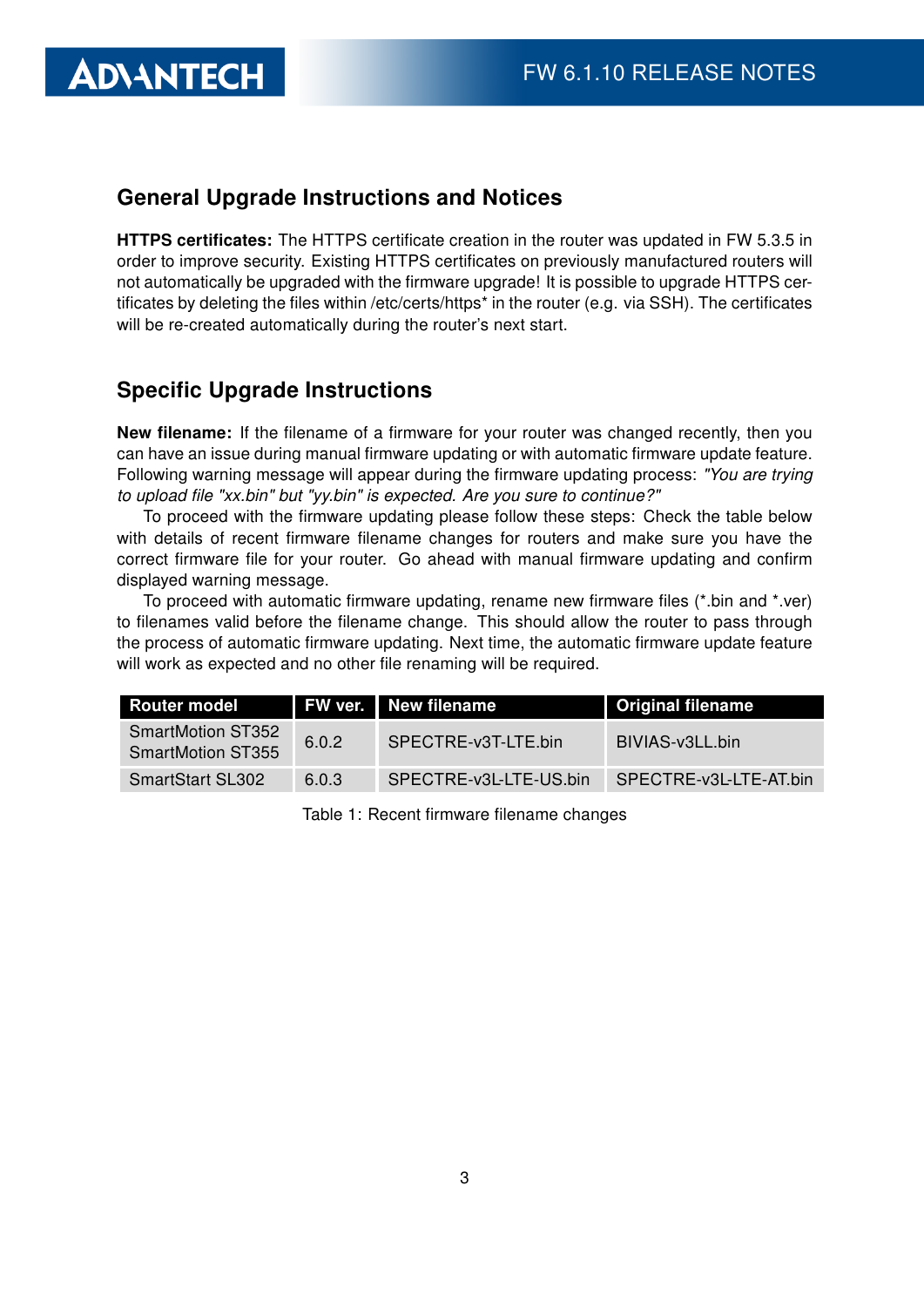$\bullet$ 

#### Upgrading from Firmware Older than 5.3.0

It is necessary to follow specific upgrade instructions below only if you are upgrading from firmware older than 5.3.0.

Due to a (now fixed) bug in the firewall when a WAN device is part of a bridged interface, caution should be taken when upgrading in following case:

| <b>Condition:</b>          | When a WAN device is part of a bridged interface, access to that<br>WAN device (HTTPS, SSH) is always granted regardless of con-<br>figuration.                                                                                                   |
|----------------------------|---------------------------------------------------------------------------------------------------------------------------------------------------------------------------------------------------------------------------------------------------|
| Problem:                   | If this is your configuration, it is highly likely that you are not aware<br>of this, so the undesired effect of the bridge firewall fix may render<br>the router inaccessible.                                                                   |
| <b>Recommended Action:</b> | Enable access to both the web and ssh services before upgrading<br>if you want to retain the current behavior (access to the WAN in-<br>terface). This can be done on the NAT page in the Configuration<br>section of the router's Web interface. |

#### Changing the password

It is necessary to change the password for user "root" (or enter it again) when upgrading to firmware version 5.3.0. or newer. The reason for this is an upgrade of the authentication system (encryption algorithm *crypt* was changed to MD5; passwords are now stored in the /etc/shadow file instead of /etc/passwd). Changing of the password is required before it is possible to set up remote access on the NAT Configuration page.

Please note that when downgrade from 5.3.0+ to previous firmware versions, the password for user root is reset to default ("root").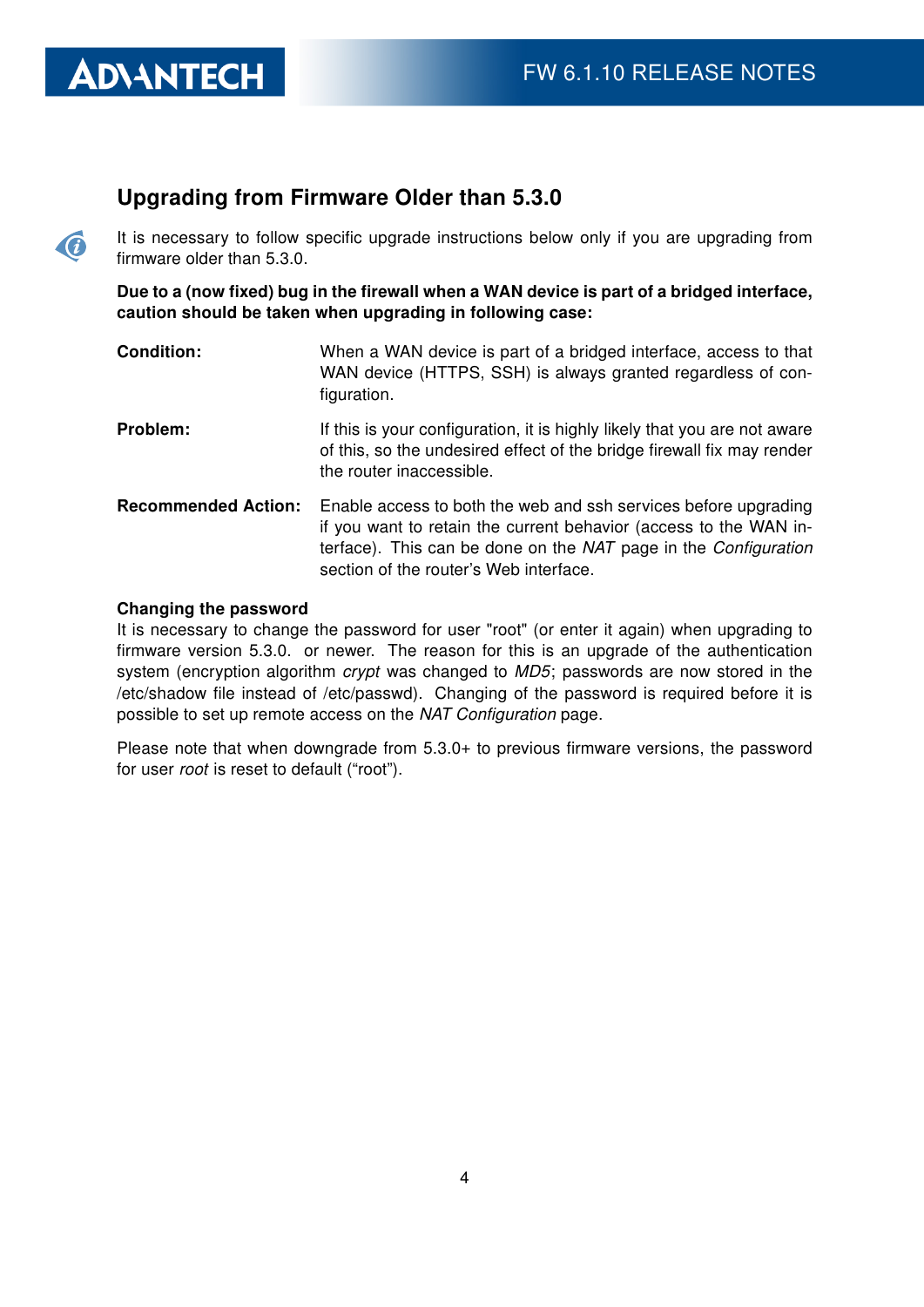

Part II

# Changelog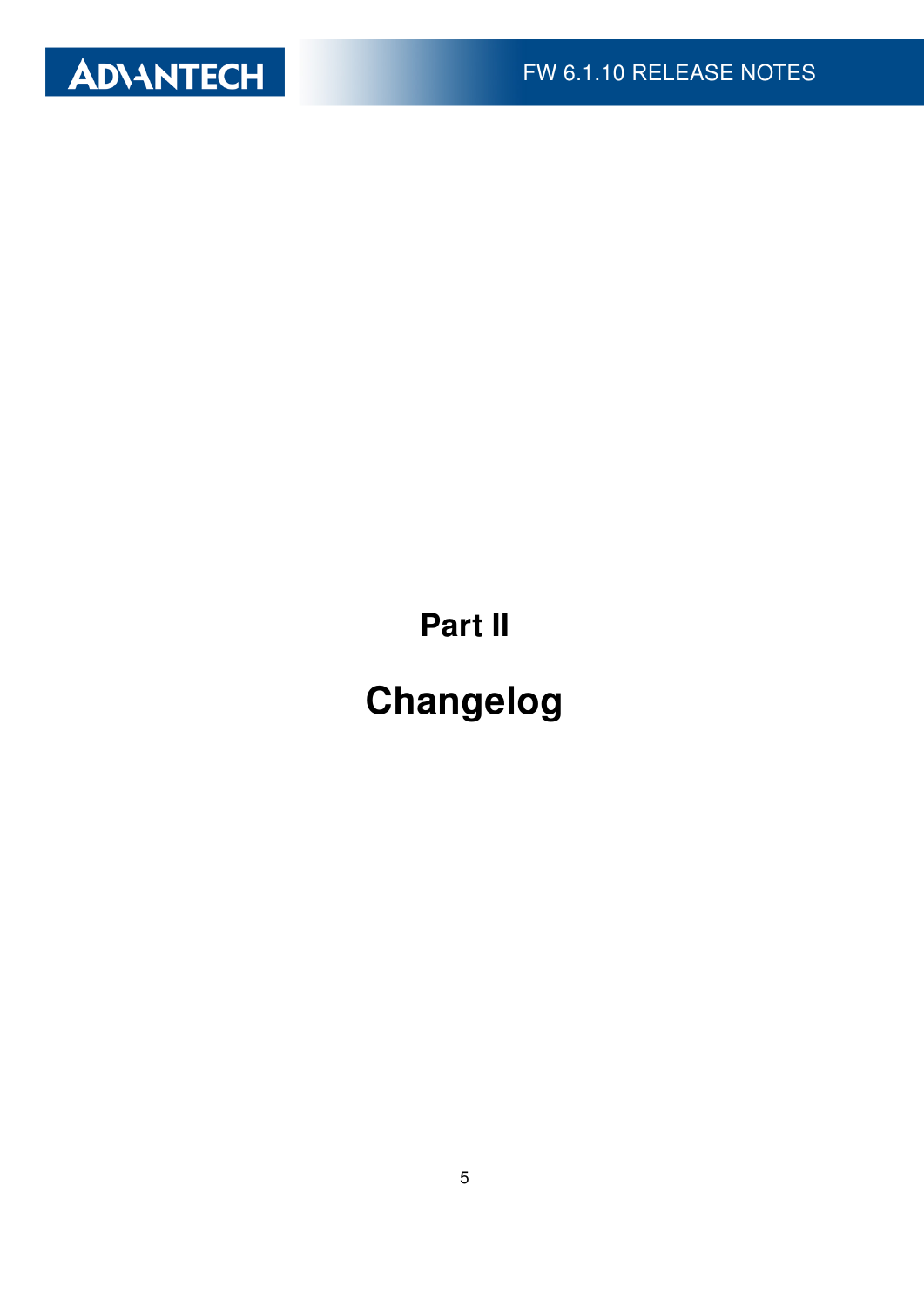$\bigcirc$ 

Legend: Affected products are marked as shown below for every changelog item:

Affected product Not affected product

### Protection against Brute Force Attacks

| <b>ER75i</b><br>SPECTRE 3G   SPECTRE RT   SPECTRE LTE-AT   SPECTRE LTE-VZ                                 |
|-----------------------------------------------------------------------------------------------------------|
| ER75i v2   UR5i v2   XR5i v2   LR77 v2   CR10 v2   UR5i v2L   RR75i v2   LR77 v2L   XR5i v2E              |
| Bivias v2HC   Bivias v2LC   Bivias v2LL   Bivias v2LH   Bivias v2HH                                       |
| SmartFlex SR300   SmartFlex SR303   SmartFlex SR304   SmartFlex SR305   SmartFlex SR306   SmartFlex SR307 |
| SmartStart SL302   SmartStart SL304   SmartStart SL306  <br>SmartFlex SR308   SmartFlex SR309             |
| ICR-321x    ICR-323x    ICR-324x  <br><b>ICR-383x</b><br>SmartMotion ST352   SmartMotion ST355            |

Implemented a protection mechanism that will block any HTTP(S) access from an IP address for one minute after three unsuccessful login attempts.

### Filtering out of Sensitive Data

| SPECTRE 3G   SPECTRE RT   SPECTRE LTE-AT   SPECTRE LTE-VZ  <br><b>ER75i</b>                                      |
|------------------------------------------------------------------------------------------------------------------|
| ER75i v2   UR5i v2   XR5i v2   LR77 v2   CR10 v2   UR5i v2L   RR75i v2   LR77 v2L   XR5i v2E                     |
| Bivias v2LC   Bivias v2LL  <br>Bivias v2HC<br>Bivias v2LH<br><b>Bivias v2HH</b>                                  |
| SmartFlex SR303    SmartFlex SR304    SmartFlex SR305    SmartFlex SR306    SmartFlex SR307  <br>SmartFlex SR300 |
| SmartFlex SR308<br>SmartStart SL302   SmartStart SL304   SmartStart SL306  <br>SmartFlex SR309                   |
| ICR-323x   ICR-324x<br>$ICR-383x$<br>SmartMotion ST352   SmartMotion ST355  <br>$ICR-321x$                       |

Sensitive data from the report are now filtered out for security reasons.

Note #1: The report can be generated in the GUI on Status -> System Log page by Save Report button.

Note #2: The report can be generated by the report command from the command line as well.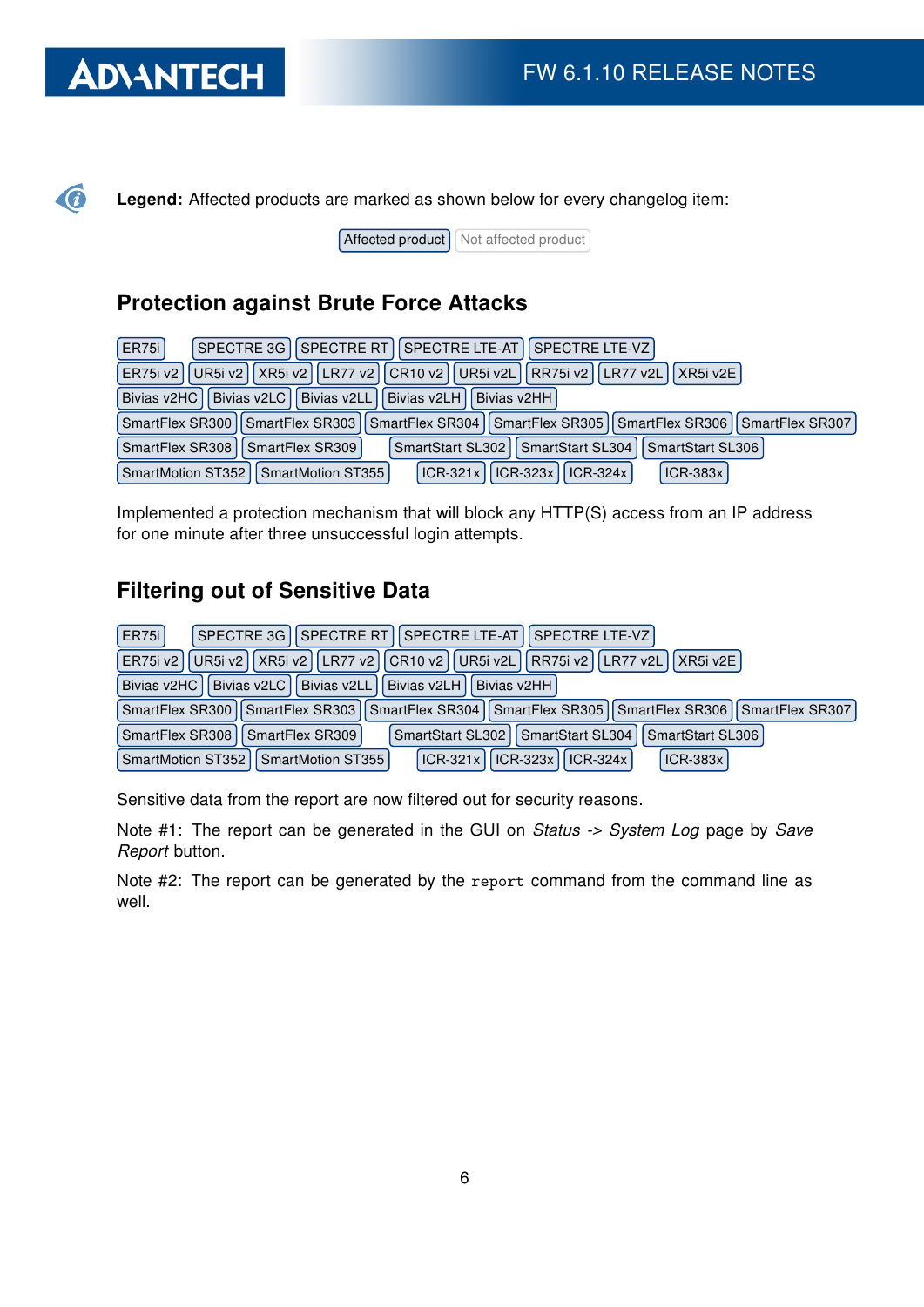### Dynamic Execution Time for Automatic Update

| <b>ER75i</b>    | SPECTRE 3G   SPECTRE RT   SPECTRE LTE-AT   SPECTRE LTE-VZ                                                 |
|-----------------|-----------------------------------------------------------------------------------------------------------|
|                 | ER75i v2   UR5i v2   XR5i v2   LR77 v2   CR10 v2   UR5i v2L   RR75i v2   LR77 v2L   XR5i v2E              |
|                 | Bivias v2HC   Bivias v2LC   Bivias v2LL   Bivias v2LH   Bivias v2HH                                       |
|                 | SmartFlex SR300   SmartFlex SR303   SmartFlex SR304   SmartFlex SR305   SmartFlex SR306   SmartFlex SR307 |
| SmartFlex SR308 | SmartStart SL302   SmartStart SL304   SmartStart SL306<br>I I SmartFlex SR309 I                           |
|                 | ICR-321x    ICR-323x    ICR-324x  <br>SmartMotion ST352   SmartMotion ST355  <br><b>ICR-383x</b>          |

To reduce HTTP/FTP server peak load during the automatic update the configuration of this feature was enhanced. The updated feature also allows updating the firmware and the configuration file on the same day which was not possible before (in case the explicit time was set). There are two fields to configure this feature, Update Window Start and Update Window Length, see the table below for the description.

| Item                                 | <b>Description</b>                                                                                                                                                   |
|--------------------------------------|----------------------------------------------------------------------------------------------------------------------------------------------------------------------|
| <b>Update Window</b><br><b>Start</b> | Choose an hour (range from 1 to 24) when the automatic update will<br>be performed on a daily basis.                                                                 |
|                                      | If the time is not specified (set to <i>dynamic</i> ), the automatic update is<br>performed five minutes after router boots up and then regularly every<br>24 hours. |
| <b>Update Window</b><br>Length       | This value defines the period within the update will be done.                                                                                                        |
|                                      | This period starts at the time set in the Update Window Start field.                                                                                                 |
|                                      | The exact time, when the update will be done, is generated randomly.                                                                                                 |
|                                      | Table 2: Automatic Undate Configuration                                                                                                                              |

Table 2: Automatic Update Configuration

Note: The automatic update feature is also executed five minutes after the firmware upgrade, regardless of the scheduled time.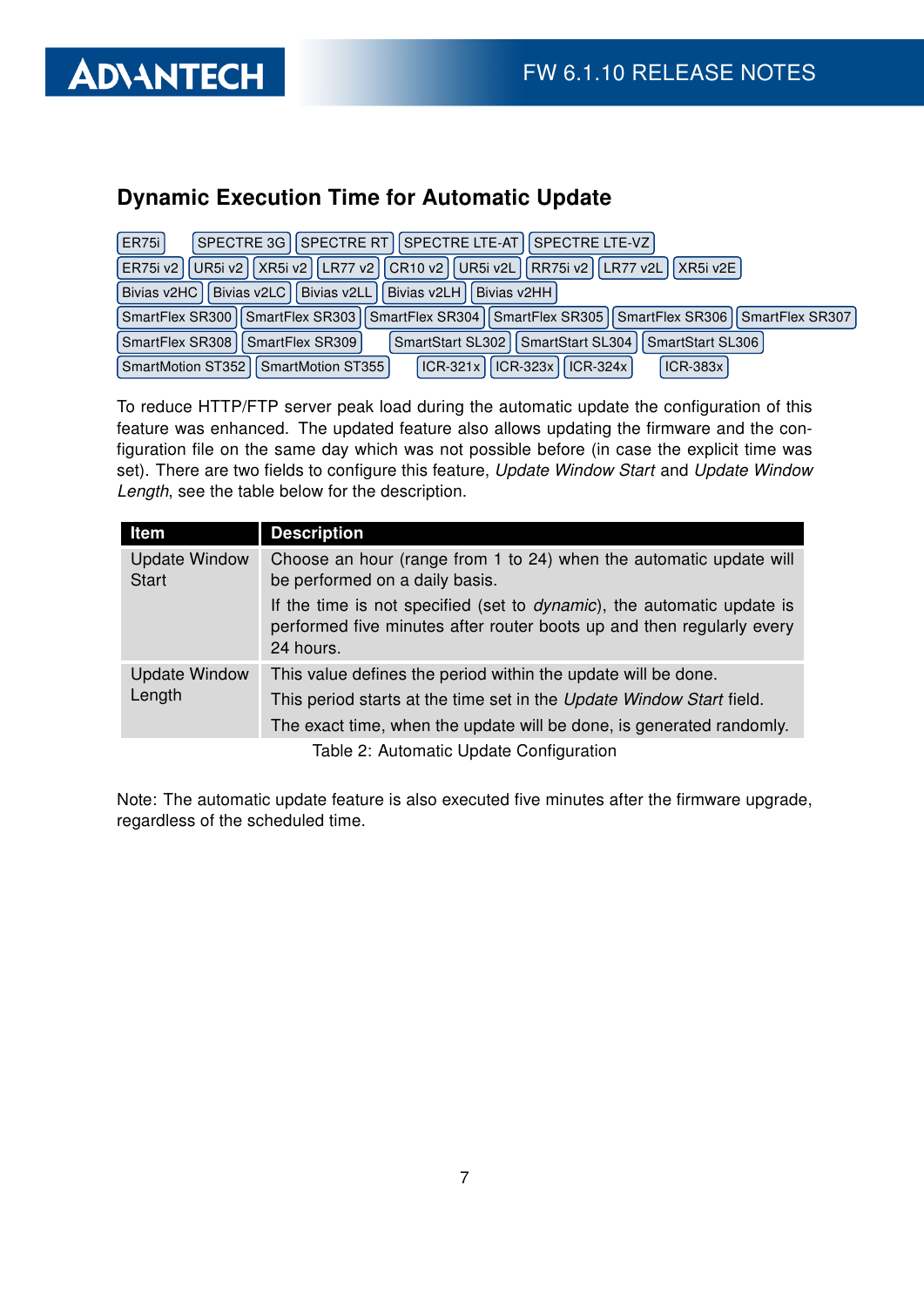

### Support for Encrypted Configuration Handling

| <b>ER75i</b><br>SPECTRE 3G   SPECTRE RT   SPECTRE LTE-AT   SPECTRE LTE-VZ                                 |
|-----------------------------------------------------------------------------------------------------------|
| ER75i v2   UR5i v2   XR5i v2   LR77 v2   CR10 v2   UR5i v2L   RR75i v2   LR77 v2L   XR5i v2E              |
| Bivias v2HC<br>Bivias v2LC   Bivias v2LL   Bivias v2LH   Bivias v2HH                                      |
| SmartFlex SR300   SmartFlex SR303   SmartFlex SR304   SmartFlex SR305   SmartFlex SR306   SmartFlex SR307 |
| SmartFlex SR308   SmartFlex SR309<br>SmartStart SL302   SmartStart SL304  <br>SmartStart SL306            |
| ICR-321x    ICR-323x    ICR-324x  <br>$ICR-383x$<br>SmartMotion ST352   SmartMotion ST355                 |

Added support for encrypted backup and restoration of the router's configuration. There are new Encryption Password and Decryption Password entry fields in the GUI for the encryption and decryption password. In case the password is not provided, the configuration will be stored into an unencrypted file.

Note: The feature of automatic configuration update now supports the decryption of an encrypted configuration file as well.

#### Dropping of SYN Packets with Suspicious MSS Value

| <b>ER75i</b><br>SPECTRE 3G    SPECTRE RT    SPECTRE LTE-AT    SPECTRE LTE-VZ                              |
|-----------------------------------------------------------------------------------------------------------|
| ER75i v2    UR5i v2    XR5i v2    LR77 v2    CR10 v2    UR5i v2L    RR75i v2    LR77 v2L    XR5i v2E      |
| Bivias v2HC   Bivias v2LC   Bivias v2LL   Bivias v2LH   Bivias v2HH                                       |
| SmartFlex SR300   SmartFlex SR303   SmartFlex SR304   SmartFlex SR305   SmartFlex SR306   SmartFlex SR307 |
| SmartStart SL302   SmartStart SL304   SmartStart SL306  <br>SmartFlex SR308<br>SmartFlex SR309            |
| SmartMotion ST352   SmartMotion ST355  <br>ICR-321x   ICR-323x   ICR-324x  <br><b>ICR-383x</b>            |

Added dropping of SYN packets with suspicious MSS value. This fix was made due to the [CVE-2019-11477,](http://www.cvedetails.com/cve/CVE-2019-11477/) [CVE-2019-11478](http://www.cvedetails.com/cve/CVE-2019-11478/) and [CVE-2019-11479](http://www.cvedetails.com/cve/CVE-2019-11479/) vulnerabilities and protects the router itself and all Linux based devices behind the router.

Note: For more details see the [Multiple TCP-based remote denial of service vulnerabilities](https://github.com/Netflix/security-bulletins/blob/master/advisories/third-party/2019-001.md) advisory.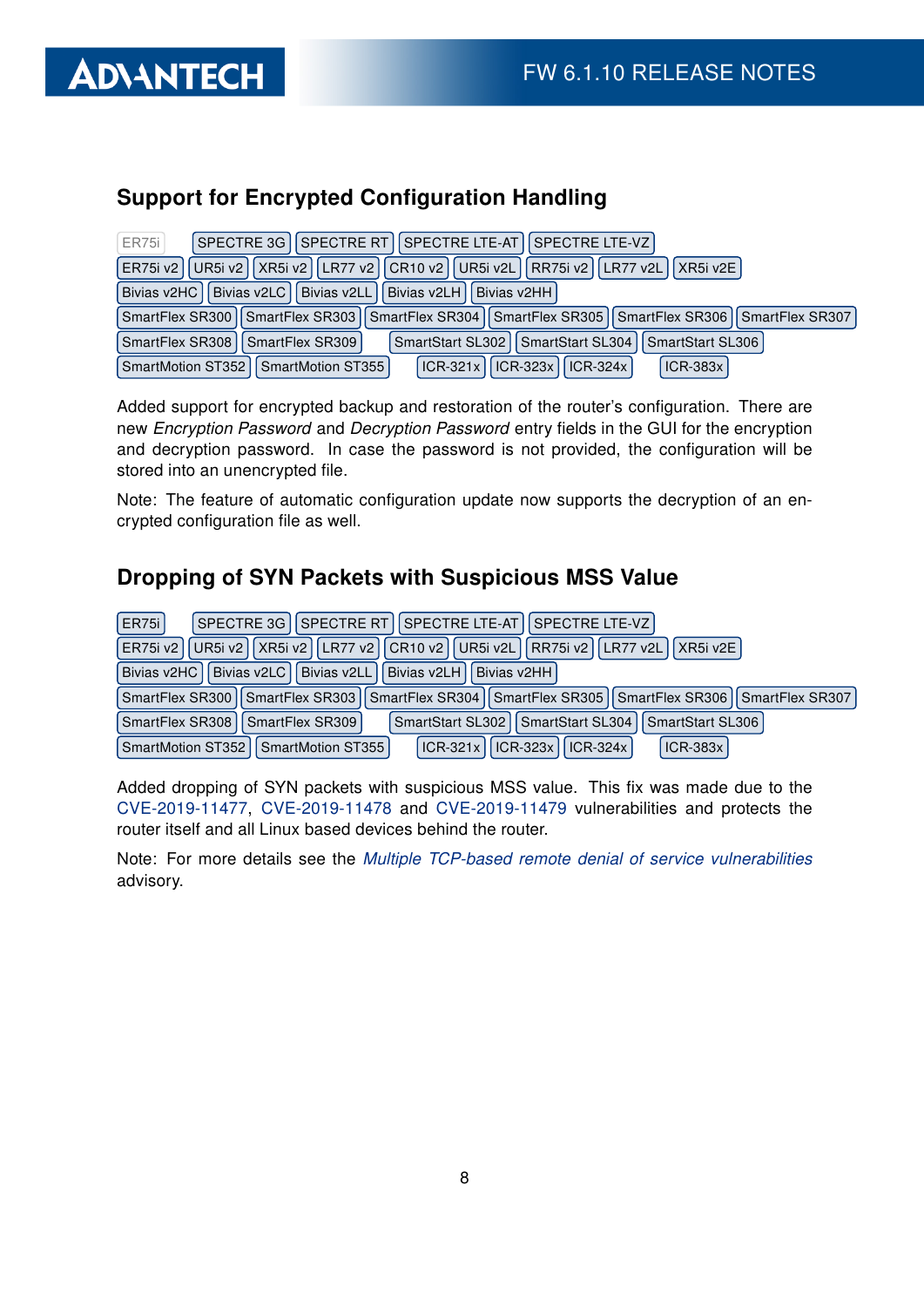

#### Compatibility Check for Uploaded User Modules

| SPECTRE 3G   SPECTRE RT   SPECTRE LTE-AT   SPECTRE LTE-VZ  <br><b>ER75i</b>                               |
|-----------------------------------------------------------------------------------------------------------|
| ER75i v2   UR5i v2   XR5i v2   LR77 v2   CR10 v2   UR5i v2L   RR75i v2   LR77 v2L   XR5i v2E              |
| Bivias v2HC   Bivias v2LC   Bivias v2LL   Bivias v2LH   Bivias v2HH                                       |
| SmartFlex SR300   SmartFlex SR303   SmartFlex SR304   SmartFlex SR305   SmartFlex SR306   SmartFlex SR307 |
| SmartStart SL302   SmartStart SL304   SmartStart SL306  <br>SmartFlex SR308   SmartFlex SR309             |
| ICR-321x    ICR-323x    ICR-324x  <br>SmartMotion ST352   SmartMotion ST355  <br><b>ICR-383x</b>          |

Prior to the planned launch of the v4 platform routers, the feature of user module compatibility check was enhanced. At the time of a user module uploading, the compatibility validation is performed. The module installation will be refused if the module is not compatible with the router's platform. The user module compatibility matrix for routers of product line v2, v3 and v4 is shown in the table below.

| <b>UM File Name</b> | v2 |  |
|---------------------|----|--|
| module_name.v2.tgz  |    |  |
| module_name.v3.tgz  |    |  |
| module_name.v4.tgz  |    |  |

Table 3: UM compatibility check matrix

#### Enabled OpenVPN Management Interface

| ER75i                                                                                                | SPECTRE 3G    SPECTRE RT    SPECTRE LTE-AT    SPECTRE LTE-VZ                                              |  |  |
|------------------------------------------------------------------------------------------------------|-----------------------------------------------------------------------------------------------------------|--|--|
| ER75i v2    UR5i v2    XR5i v2    LR77 v2    CR10 v2    UR5i v2L    RR75i v2    LR77 v2L    XR5i v2E |                                                                                                           |  |  |
|                                                                                                      | Bivias v2HC   Bivias v2LC   Bivias v2LL   Bivias v2LH   Bivias v2HH                                       |  |  |
|                                                                                                      | SmartFlex SR300   SmartFlex SR303   SmartFlex SR304   SmartFlex SR305   SmartFlex SR306   SmartFlex SR307 |  |  |
| SmartFlex SR308                                                                                      | SmartStart SL302   SmartStart SL304<br>SmartStart SL306<br>SmartFlex SR309                                |  |  |
|                                                                                                      | SmartMotion ST352   SmartMotion ST355  <br>$ CR-321x $ $ CR-323x $ $ CR-324x $<br><b>ICR-383x</b>         |  |  |

Support for the OpenVPN Management Interface was added to the firmware. This feature allows OpenVPN to be administratively controlled from an external program via a TCP or Unix domain socket. To enable this feature, enter --management parameter into the Extra Options field when configuring the OpenVPN tunnel in the GUI.

Note: For more information about the OpenVPN Management Interface see [this](https://openvpn.net/community-resources/management-interface/) link.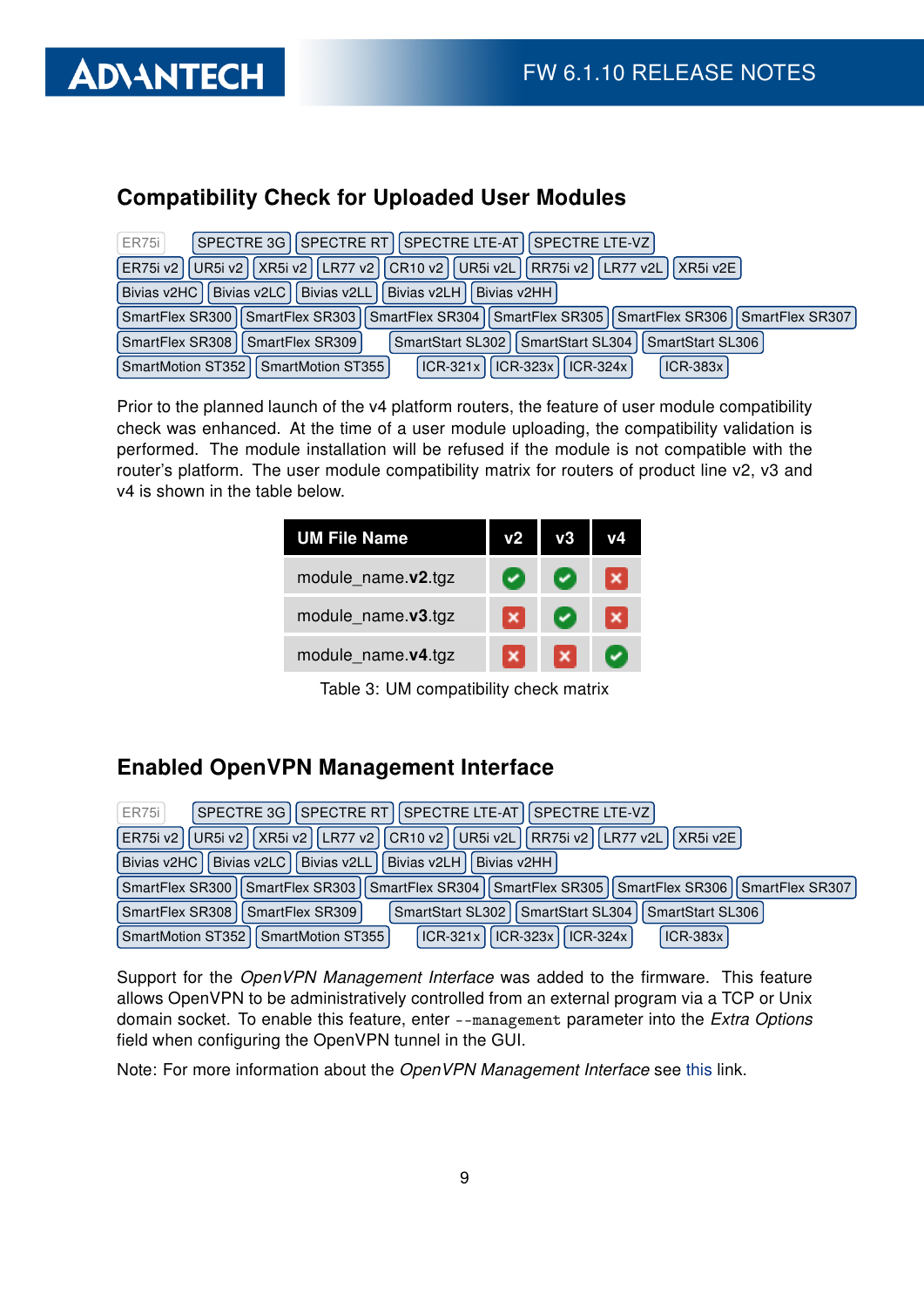

#### Fixed Getting Mobile Network Registration Status

| ER75i | SPECTRE 3G   SPECTRE RT   SPECTRE LTE-AT   SPECTRE LTE-VZ                                                 |
|-------|-----------------------------------------------------------------------------------------------------------|
|       | ER75i v2   UR5i v2   XR5i v2   LR77 v2   CR10 v2   UR5i v2L   RR75i v2   LR77 v2L   XR5i v2E              |
|       | Bivias v2HC   Bivias v2LC   Bivias v2LL   Bivias v2LH   Bivias v2HH                                       |
|       | SmartFlex SR300   SmartFlex SR303   SmartFlex SR304   SmartFlex SR305   SmartFlex SR306   SmartFlex SR307 |
|       | SmartFlex SR308   SmartFlex SR309<br>SmartStart SL302   SmartStart SL304   SmartStart SL306               |
|       | SmartMotion ST352   SmartMotion ST355  <br>$ CR-321x $ $ CR-323x $ $ CR-324x $<br>$ICR-383x$              |

An occasional issue with getting the GPRS network registration status was fixed. This issue was observed during cellular technology switching.

#### Fixed Setting Preferred Technology

| ER75i                                                                                        |                                       | SPECTRE 3G   SPECTRE RT   SPECTRE LTE-AT   SPECTRE LTE-VZ                                                 |  |  |
|----------------------------------------------------------------------------------------------|---------------------------------------|-----------------------------------------------------------------------------------------------------------|--|--|
| ER75i v2   UR5i v2   XR5i v2   LR77 v2   CR10 v2   UR5i v2L   RR75i v2   LR77 v2L   XR5i v2E |                                       |                                                                                                           |  |  |
| Bivias v2HC   Bivias v2LC   Bivias v2LL   Bivias v2LH   Bivias v2HH                          |                                       |                                                                                                           |  |  |
|                                                                                              |                                       | SmartFlex SR300   SmartFlex SR303   SmartFlex SR304   SmartFlex SR305   SmartFlex SR306   SmartFlex SR307 |  |  |
|                                                                                              | SmartFlex SR308   SmartFlex SR309     | SmartStart SL302   SmartStart SL304   SmartStart SL306                                                    |  |  |
|                                                                                              | SmartMotion ST352   SmartMotion ST355 | $ CR-321x $ ICR-323x   ICR-324x  <br><b>ICR-383x</b>                                                      |  |  |

Settings of preferred technology and PDP context were slightly modified to improve connectivity to LTE cellular networks.

### Reading out Technology from PLS8 Modules

| ER75i                                                               | SPECTRE 3G I SPECTRE RT I SPECTRE LTE-AT I SPECTRE LTE-VZ                                                 |  |  |  |
|---------------------------------------------------------------------|-----------------------------------------------------------------------------------------------------------|--|--|--|
|                                                                     | ER75i v2   UR5i v2   XR5i v2   LR77 v2   CR10 v2   UR5i v2L   RR75i v2   LR77 v2L   XR5i v2E              |  |  |  |
| Bivias v2HC   Bivias v2LC   Bivias v2LL   Bivias v2LH   Bivias v2HH |                                                                                                           |  |  |  |
|                                                                     | SmartFlex SR300   SmartFlex SR303   SmartFlex SR304   SmartFlex SR305   SmartFlex SR306   SmartFlex SR307 |  |  |  |
| SmartFlex SR308   SmartFlex SR309                                   | SmartStart SL302   SmartStart SL304   SmartStart SL306                                                    |  |  |  |
| SmartMotion ST352   SmartMotion ST355                               | $ ICR-321x   ICR-323x   ICR-324x $<br>$ICR-383x$                                                          |  |  |  |

Fixed issue with reading out of cellular technology from the first revision of PLS8 cellular modules. Under certain conditions, the cellular technology reported by the module was incorrect.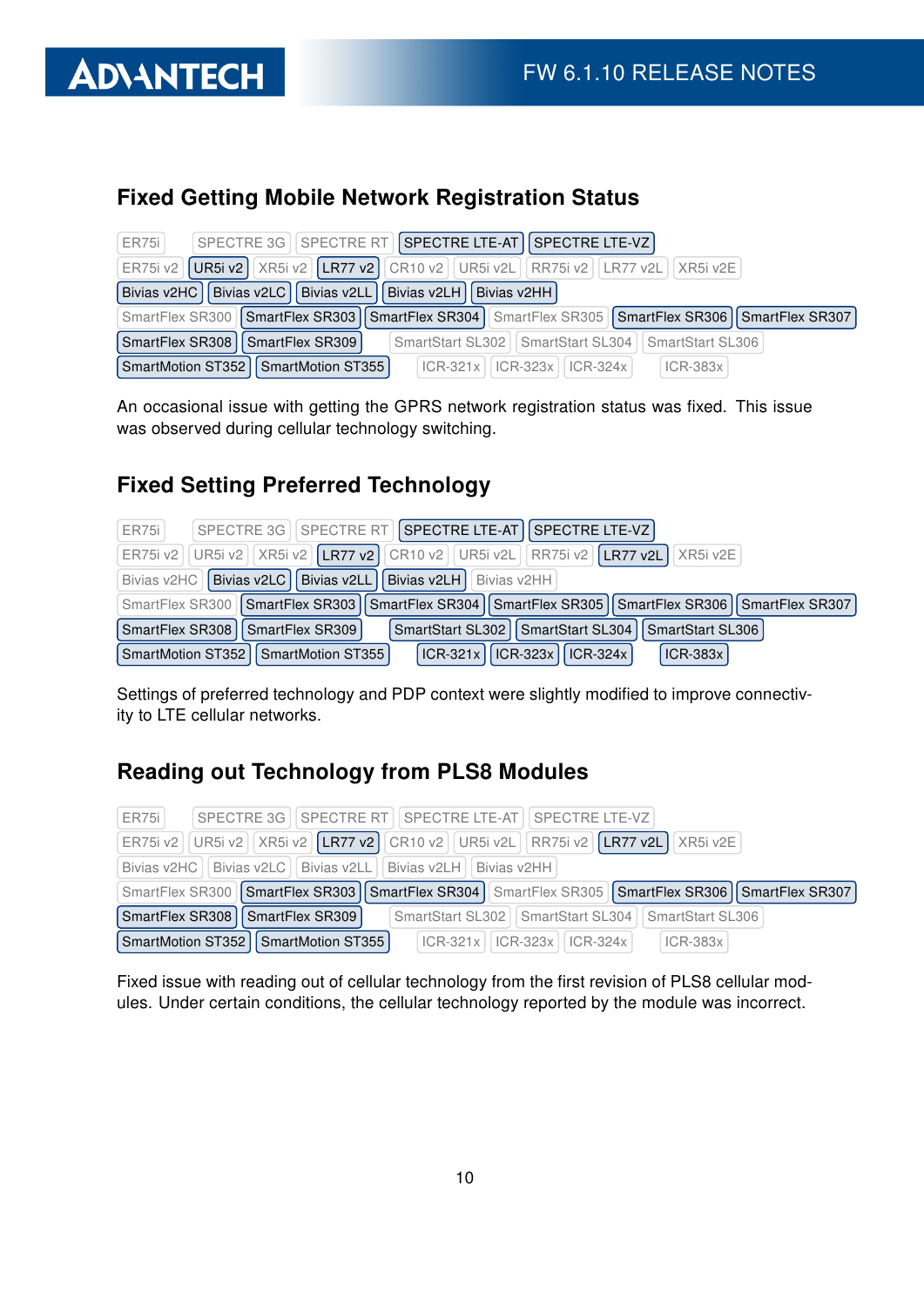### Fixed Sending and Receiving SMS from EC25-AF Modules

| SPECTRE 3G   SPECTRE RT   SPECTRE LTE-AT   SPECTRE LTE-VZ  <br>ER751                                      |  |  |  |  |
|-----------------------------------------------------------------------------------------------------------|--|--|--|--|
| ER75i v2   UR5i v2   XR5i v2   LR77 v2   CR10 v2   UR5i v2L   RR75i v2   LR77 v2L   XR5i v2E              |  |  |  |  |
| Bivias v2HC   Bivias v2LC   Bivias v2LL   Bivias v2LH   Bivias v2HH                                       |  |  |  |  |
| SmartFlex SR300   SmartFlex SR303   SmartFlex SR304   SmartFlex SR305   SmartFlex SR306   SmartFlex SR307 |  |  |  |  |
| SmartStart SL302   SmartStart SL304   SmartStart SL306  <br>SmartFlex SR308   SmartFlex SR309             |  |  |  |  |
| $ICR-321x$   $ICR-323x$   $ICR-324x$  <br>SmartMotion ST352   SmartMotion ST355  <br>$ ICR-383x $         |  |  |  |  |

Fixed bug in firmware 6.1.9 which may cause that SMS is encoded or decoded incorrectly.

### Fixed Activation of ODIS/DHIR in EC25-AF Modules

| SPECTRE 3G   SPECTRE RT   SPECTRE LTE-AT   SPECTRE LTE-VZ  <br>ER751                                      |  |  |  |  |
|-----------------------------------------------------------------------------------------------------------|--|--|--|--|
| ER75i v2   UR5i v2   XR5i v2   LR77 v2   CR10 v2   UR5i v2L   RR75i v2   LR77 v2L   XR5i v2E              |  |  |  |  |
| Bivias v2HC   Bivias v2LC   Bivias v2LL   Bivias v2LH   Bivias v2HH                                       |  |  |  |  |
| SmartFlex SR300   SmartFlex SR303   SmartFlex SR304   SmartFlex SR305   SmartFlex SR306   SmartFlex SR307 |  |  |  |  |
| SmartStart SL302   SmartStart SL304   SmartStart SL306<br>SmartFlex SR308   SmartFlex SR309               |  |  |  |  |
| $ ICR-321x $ $ ICR-323x $ $ ICR-324x $<br>$ICR-383x$<br>SmartMotion ST352   SmartMotion ST355             |  |  |  |  |

Fixed issue with the activation of ODIS/DHIR on EC25-AF cellular modules.

### Fixed Route Selection in Multi-WAN Mode

| <b>ER75i</b><br>SPECTRE 3G   SPECTRE RT   SPECTRE LTE-AT   SPECTRE LTE-VZ                                 |  |  |  |  |
|-----------------------------------------------------------------------------------------------------------|--|--|--|--|
| ER75i v2   UR5i v2   XR5i v2   LR77 v2   CR10 v2   UR5i v2L   RR75i v2   LR77 v2L   XR5i v2E              |  |  |  |  |
| Bivias v2HC   Bivias v2LC   Bivias v2LL   Bivias v2LH  <br><b>Bivias v2HH</b>                             |  |  |  |  |
| SmartFlex SR300   SmartFlex SR303   SmartFlex SR304   SmartFlex SR305   SmartFlex SR306   SmartFlex SR307 |  |  |  |  |
| SmartStart SL302   SmartStart SL304  <br>SmartFlex SR308<br>SmartStart SL306<br>SmartFlex SR309           |  |  |  |  |
| $ CR-321x $ $ CR-323x $ $ CR-324x $<br>SmartMotion ST352   SmartMotion ST355  <br>$ ICR-383x $            |  |  |  |  |

Wrong default route could be chosen by IPSec daemon if the Multiple WANs mode in Backup Routes has been selected. This issue was fixed by adding a metric to all auxiliary routes.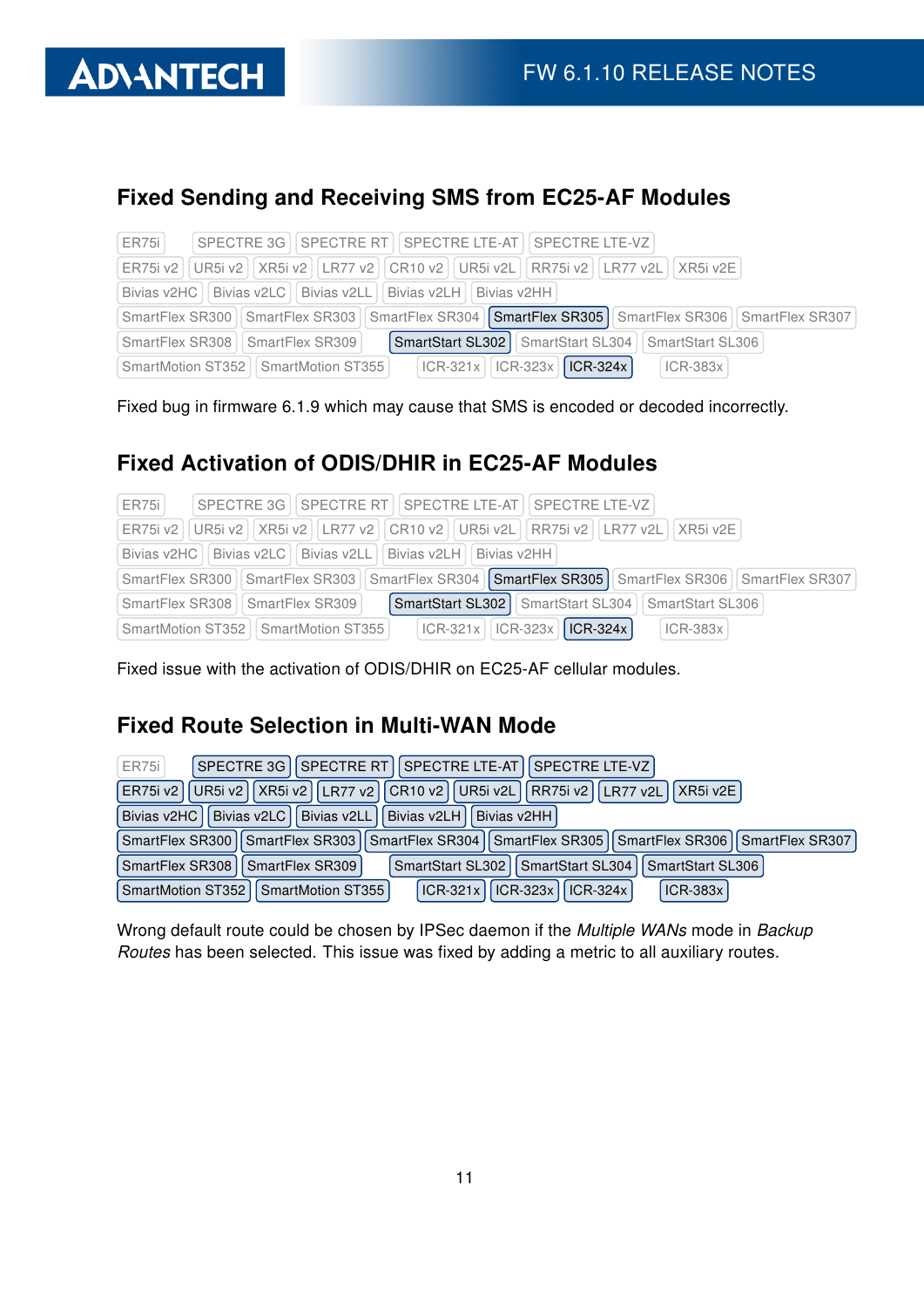

#### Fixed CVEs in Linux Kernel

| <b>ER75i</b>                                                                                         | SPECTRE 3G   SPECTRE RT   SPECTRE LTE-AT   SPECTRE LTE-VZ                                                 |  |  |  |
|------------------------------------------------------------------------------------------------------|-----------------------------------------------------------------------------------------------------------|--|--|--|
| ER75i v2    UR5i v2    XR5i v2    LR77 v2    CR10 v2    UR5i v2L    RR75i v2    LR77 v2L    XR5i v2E |                                                                                                           |  |  |  |
| Bivias v2HC<br>Bivias v2LC II<br>Bivias v2LL   Bivias v2LH  <br>Bivias v2HH                          |                                                                                                           |  |  |  |
|                                                                                                      | SmartFlex SR300   SmartFlex SR303   SmartFlex SR304   SmartFlex SR305   SmartFlex SR306   SmartFlex SR307 |  |  |  |
| SmartFlex SR308                                                                                      | SmartStart SL302   SmartStart SL304  <br>SmartStart SL306<br>SmartFlex SR309                              |  |  |  |
|                                                                                                      | ICR-321x    ICR-323x    ICR-324x  <br><b>ICR-383x</b><br>SmartMotion ST352   SmartMotion ST355            |  |  |  |

This update has fixed [CVE-2019-11477](http://www.cvedetails.com/cve/CVE-2019-11477/) and [CVE-2019-11478](http://www.cvedetails.com/cve/CVE-2019-11478/) in Linux kernel.

Note: For more details see the [Multiple TCP-based remote denial of service vulnerabilities](https://github.com/Netflix/security-bulletins/blob/master/advisories/third-party/2019-001.md) advisory.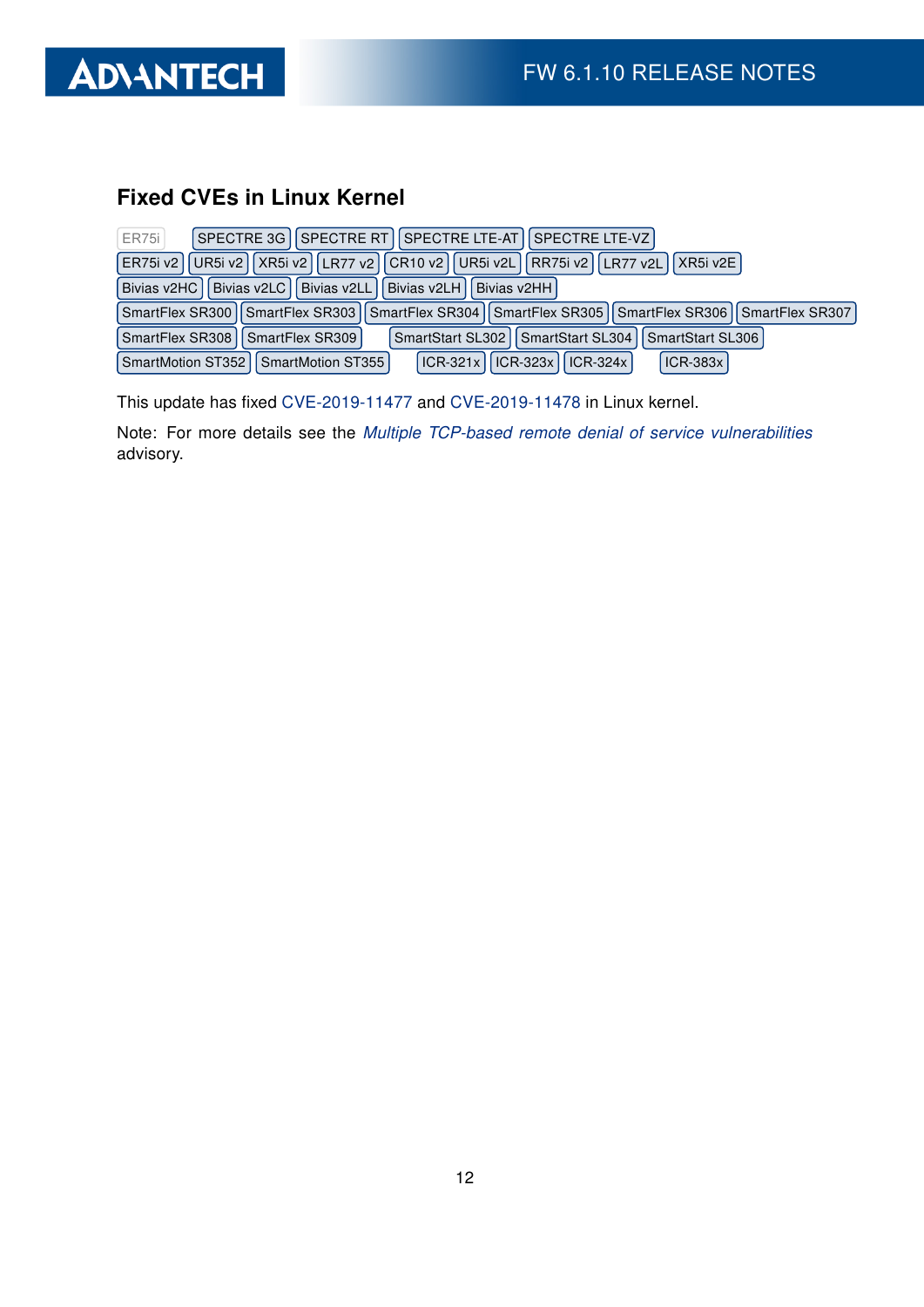

Part III

# Known Issues